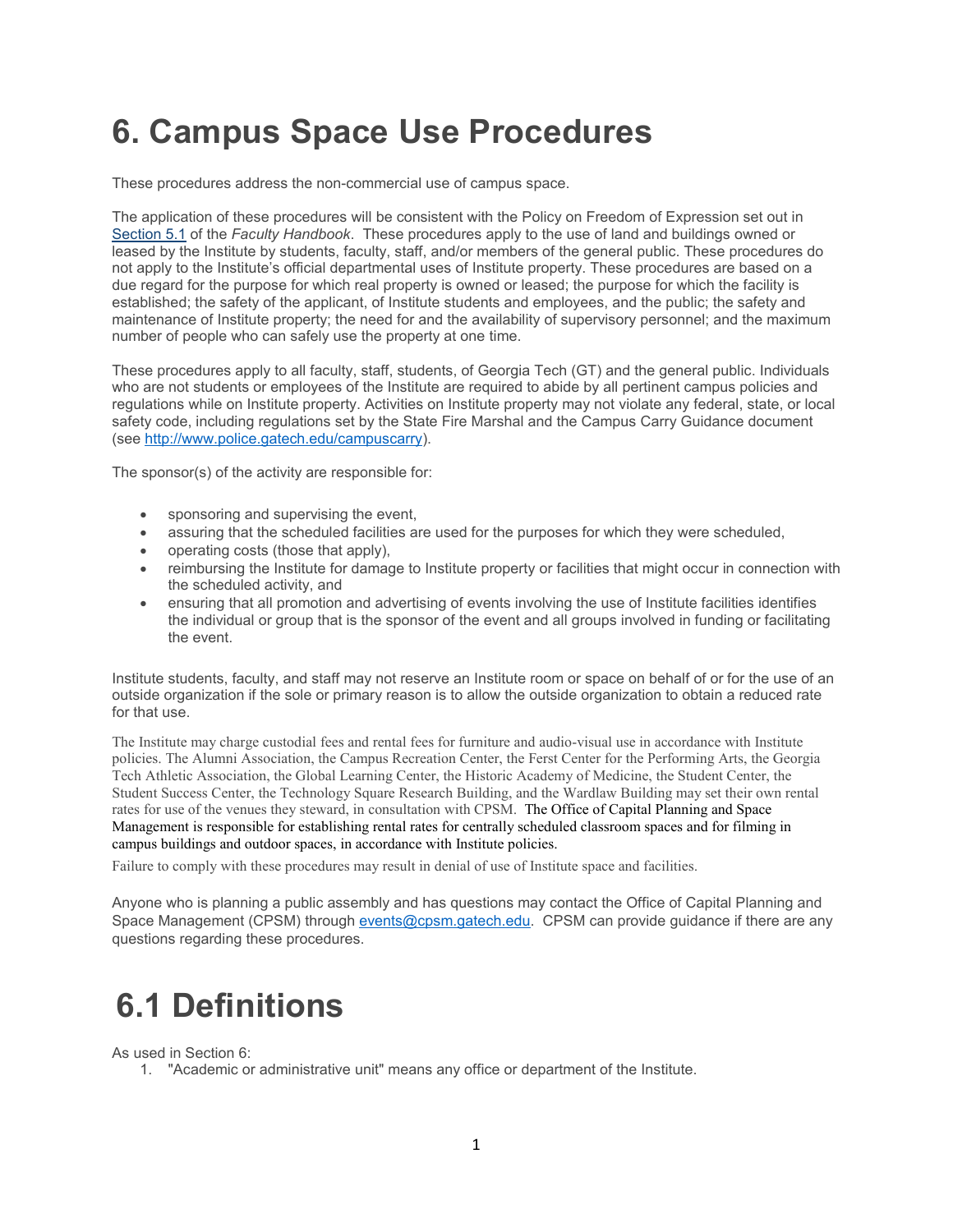- 2. "Affiliated Organization" means the Affiliated Organizations of the Georgia Institute of Technology, which are legally separate non-profit corporations that assist Georgia Tech in achieving its strategic goals and priorities, and are identified at <https://larm.gatech.edu/affiliated-organizations> .
- 3. "Amplified sound" means sound whose volume is increased by any electric, electronic, mechanical, or motor-powered means. Shouting and group chanting are not amplified sound and are not subject to the special rules on amplified sound, but are subject to general rules on disruption.
- 4. "Campus" means Institute-owned or leased buildings, grounds, and property, including but not limited to certain sidewalks and streets within campus boundaries. The Atlanta Campus of Georgia Tech includes any Institute-owned or leased building, grounds, and property, including but not limited to certain sidewalks and streets within campus boundaries that are located within Fulton County. All other Georgia Tech controlled property, while located outside Fulton County, are subject to the same local, state, and federal laws and Iinstitute and University System of Georgia Board of Regents polices and rules.
- 5. "Committee on Use of Institute Facilities" was established by and is responsible to the President of Georgia Tech. Refer to Section 6.2, Committee on the Use of Institute Facilities.
- 6. "Facility" means any building, structure, or venue (including outdoor venues) in which an activity can occur.
- 7. "Faculty member and staff member" includes any person who is employed by Georgia Tech.
- 8. "Georgia Tech," "GT," and "Institute" mean The Georgia Institute of Technology.
- 9. "Institute person or organization" includes academic and administrative units, registered student, faculty, and staff organizations, and individual students, faculty members, and staff members.
- 10. "Off-campus person or organization" means any person, organization, or business that is not an academic or administrative unit, a registered student, faculty, or staff organization, or a student, faculty member, or staff member.
- 11. "CPSM" means Georgia Tech's Office of Capital Planning and Space Management.
- 12. "Permit" means permission to use Institute facilities.
- 13. "President" means the President of the Georgia Institute of Technology or any designee or representative of the President of the Georgia Institute of Technology.
- 14. "Provost" means the Provost of the Georgia Institute of Technology or any designee or representative of the Provost of the Georgia Institute of Technology.
- 15. "Chartered student organization" includes a registered student organization and Student Government and any unit or subdivision thereof.
- 16. "Recognized faculty and staff organizations" are those internal organizations recognized by the Office of the President, the Office of the Provost, the Office of the Executive Vice President for Research, the Office of the Executive Vice President of Administration and Finance, or by the Faculty Executive Board.
- 17. "Room or space" includes any room or space, indoors or outdoors, owned or leased by the Institute.
- 18. "Scheduling Officer" means the staff who schedule space for CPSM or any campus facility**.**
- 19. "Student" means any person who is enrolled in or auditing classes of the Institute, either full-time or part-time; is participating in Institute academic programs; or is pursuing undergraduate, graduate or professional studies. A student is also any person who matriculates into any Institute program, has been accepted for enrollment, or who is eligible to re-enroll without applying for readmission.
- 20. "Vice President for Student Life" or "VPSL" means the Vice President for Student Life and Dean of Students or any designee or representative of the VPSL.
- 21. "Weekday", "working day", or "business day" means Monday through Friday, except for official Institute holidays; "day" means calendar day.
- 22. "Display" or "Exhibit" means an object or collection of related objects, designed to stand on the ground or on a raised surface, that is not a table, that is designed for temporary display, and that is not permanently attached to the ground (e.g., an A-frame sign), building or landscape feature.
- 23. "SGA" means Student Government Association.

# **6.2 Committee on Use of Institute Facilities**

A committee on the Use of Institute Facilities has been established by and is responsible to the President of Georgia Tech. The committee shall have the following membership: a chairperson appointed by the president;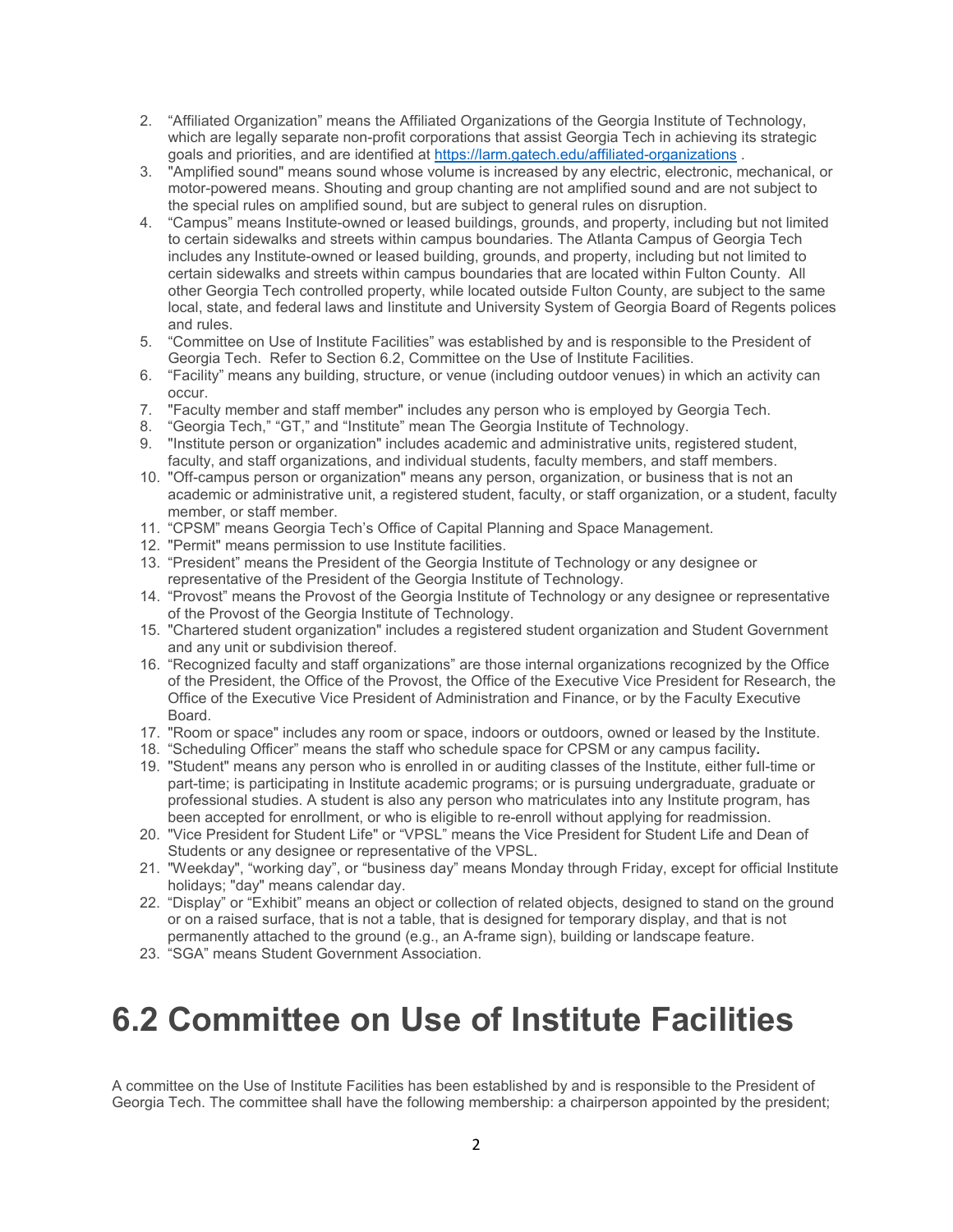one student appointed by the undergraduate SGA; one student appointed by the graduate SGA; one faculty member appointed by the Faculty Executive Board; the Vice President for Student Life or designee; the Director Capital Planning and Space Management or designee; and the CPSM Scheduling Officer. The chair is the first point of contact with the CPSM Scheduling Officer to determine if waivers and/or exceptions are warranted. The chair may defer to the full committee to make a recommendation. The committee shall:

- 1. Review and recommend polices regarding the non-academic use of the Institute facilities.
- 2. Upon referral by the chair, review and recommend all proposed exceptions to policies regarding the use of facilities.
- 3. Review group requests not fitting into previously established categories.
- 4. Hear appeals from decisions regarding non-academic use of Institute facilities. The CPSM Scheduling Officer shall not sit on the committee if the decision was made by the CPSM Scheduling Officer.

Responsibility for administering these procedures is in the Office of the CPSM, the responsible scheduling officer(s), and the Committee on Use of Institute Facilities.

# **6.3 Use of Outdoor Space**

## **6.3.1 Use by the General Public**

Members of the general public, who are not Georgia Tech faculty, staff, students or groups chartered by Georgia Tech, may express their views at the Amphitheater adjacent to the Ferst Center. Georgia Tech may designate alternative public forum areas to accommodate large crowds and/or any campus emergency.

Requests for the use of the Amphitheater shall be made by sending an email request to CPSM at [events@cpsm.gatech.edu.](mailto:events@cpsm.gatech.edu) The email request must be submitted at least five (5) business days prior to the date requested for use.

With the exception of venues of the Campus Recreation Center and the Georgia Tech Athletics Association, and filming and still photography, Georgia Tech does not rent outdoor space to external organizations or groups.

## **6.3.2 Use by Student, Faculty, and Staff Organizations**

1. Reserving Outdoor Spaces

Students, faculty, and staff may choose to use outdoor space on campus for meetings, fundraisers, and organized activities. Tables, carts and booths may be set-up on Tech Walkway and other areas around campus for promoting student organization missions and goals. Tables, carts, booths or similar structures may be set out and used on campus only as provided in these procedures. Representatives of the student groups or faculty or staff organizations that reserve space must be in attendance at the location during the entire reserved time period, especially if co-sponsoring with non-Institute individuals. GT groups can reserve campus space by logging into GT Events from the CPSM website by clicking "reserve space."

Chartered student groups and recognized faculty and staff organizations are eligible to apply for approval for overnight stays (three nights 10 p.m. – 7 a.m. per month) if the following conditions are met: Overnight stays for no more than three consecutive or non-consecutive days may occur only in areas designated by CPSM and whose group members are students, faculty, or staff of the Institute. Rejection or approval of these requests is determined by CPSM based on the location and size of the structure to be placed in the reserved space, to avoid safety and security issues.

#### 2. Banners and Fliers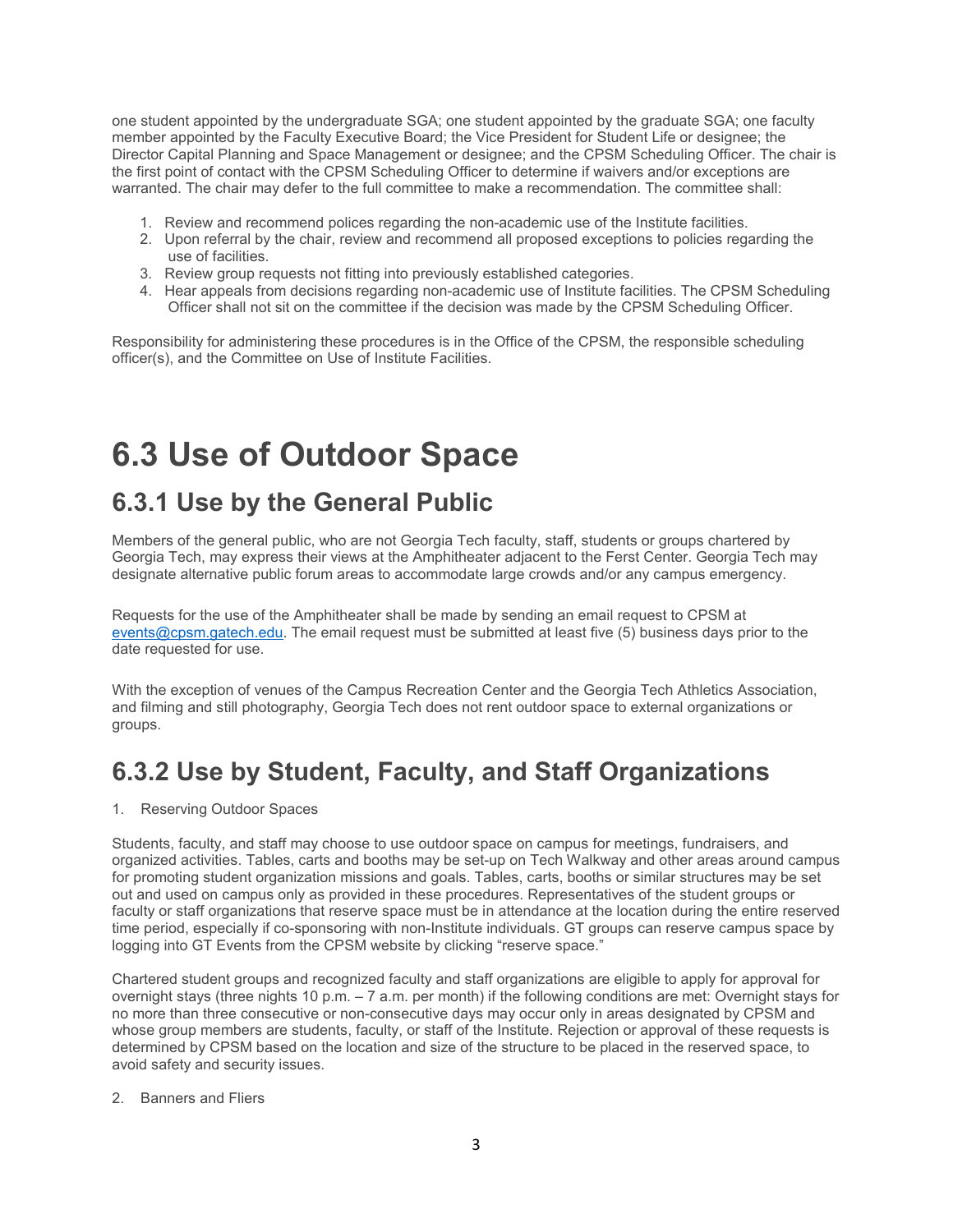- a. Chartered student organizations and recognized faculty and staff organizations may reserve space to hang banners advertising their events at the Student Center balcony.
- b. Chartered student organizations and recognized faculty and staff organizations may reserve space to post fliers advertising their events at the Student Center.

### 3. Chalking

- a. Chartered student organizations and recognized faculty and staff organizations may advertise their events by chalking on ground surfaces around campus. Institute departments may also use chalking to advertise.
- b. Chalking is permitted on outside ground surfaces only.
- c. Chalking is not permitted under any campus building, awning, or overhangs, on the Campanile area, on campus fountains, or on buildings.
- d. The use of markers, paint, or chalk spray is prohibited.
- e. GT student organizations and departments can request permission to chalk on ground surfaces on campus by sending an email inquiry to [events@cpsm.gatech.edu](mailto:events@cpsm.gatech.edu).
- 4. Displays and Exhibits

Refer to [http://space.gatech.edu/sites/default/files/documents/campus\\_outdoor\\_space\\_guidelines.pdf](http://space.gatech.edu/sites/default/files/documents/campus_outdoor_space_guidelines.pdf) for "Guidelines/Rules for Outdoor Space Use" for use of displays and exhibits for outdoor spaces.

# **6.4 Applications for Use of Indoor Space**

## **6.4.1 Use by the Institute**

Nothing in these procedures is intended to restrict in any way the use of Institute facilities for:

- 1. Regularly scheduled classes;
- 2. Extra or rescheduled classes;
- 3. Seminars and special instructional lectures sponsored by an administrative or academic department or Georgia Tech Professional Education;
- 4. Authorized consulting, contract or sponsored research; or
- 5. Institute-wide initiatives approved by an Institute vice president, college dean, or the president.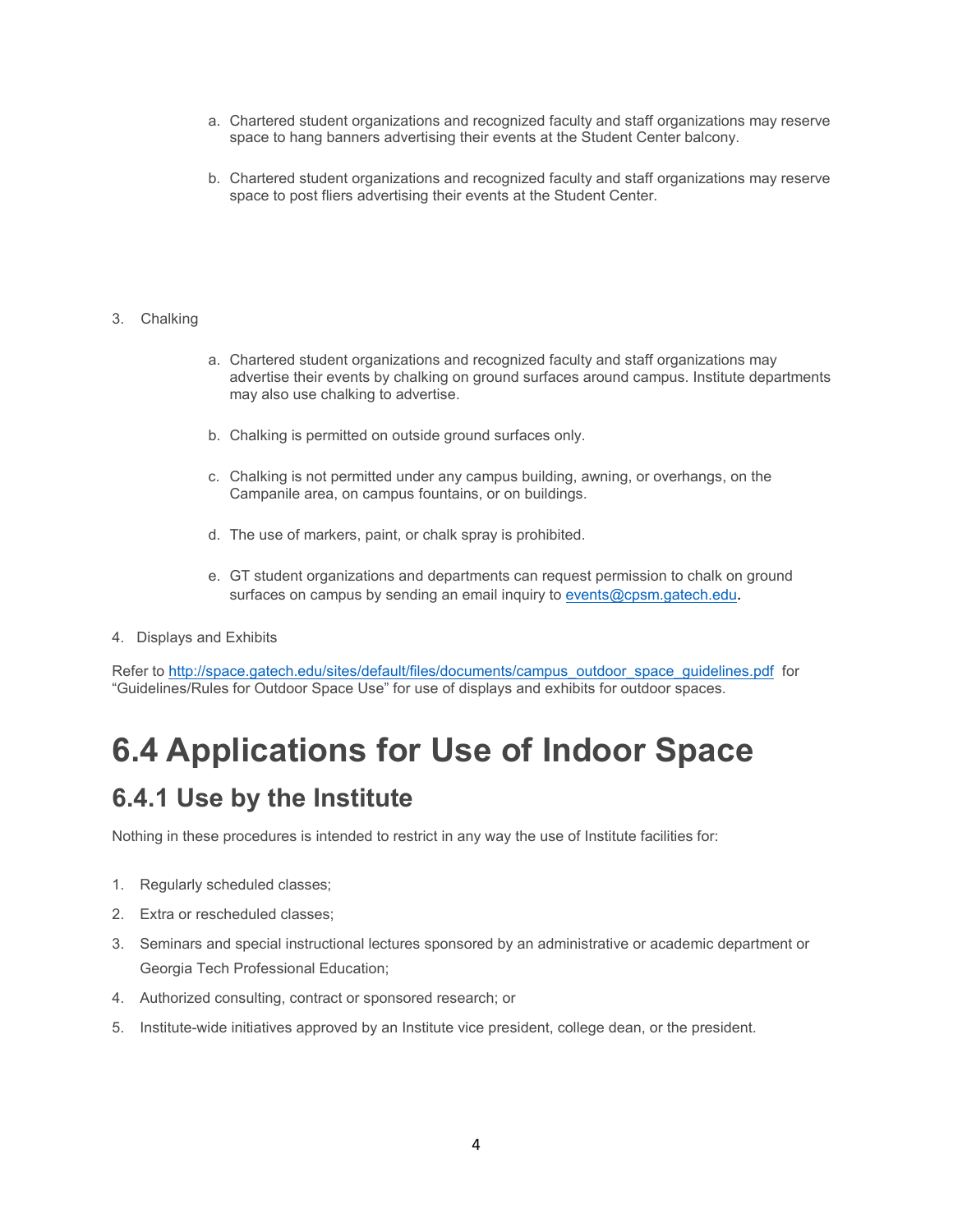The use of Institute facilities for scheduled academic instructional and research purposes shall take precedence over all other uses of such spaces, and will not be displaced without the express approval of the President or the Provost.

## **6.4.2 Limitations on Use**

The health, safety, and general welfare of the members of the Georgia Tech community must be preserved. Therefore, the following procedures have been established.

- 1. Dues, Fees and Admission Charges
	- a. Dues or fees for an Institute organization may be collected during scheduled meetings.
	- b. Admission may not be charged nor other funds solicited at such meetings or sponsored events unless specifically approved in advance by the responsible scheduling officer.
	- c. If admission or fund solicitation is approved, the sponsoring organization will pay the venue for the use of space at the rates established for such use by the facility, plus any other direct costs incurred as may be required for the meeting or scheduled event.
- 2. Amplified Sound

Amplified sound may be used outside buildings only if approved in advance by CPSM. Amplified sound may be approved Monday through Friday only during the protected hours for faculty and student meetings, currently on Tuesday and Thursday from 10:45 a.m. to 11:45 a.m., in accordance with the Registrar's Standard Class Meeting Times [\(https://registrar.gatech.edu/info/standard-class-meeting](https://registrar.gatech.edu/info/standard-class-meeting-times-fall-and-spring-semesters)[times-fall-and-spring-semesters\)](https://registrar.gatech.edu/info/standard-class-meeting-times-fall-and-spring-semesters)**, or** after 5:00 p.m., and on weekends. Authorization may not be granted or will be withdrawn if the amplified sound interferes with regularly scheduled classes or other educational functions, or with other scheduled events.

- 3. Posters and Printed Materials
	- a. Any student, chartered student organization, or recognized faculty or staff organization may place posters or printed materials on bulletin boards or kiosks provided by the Institute for that purpose. All posted materials, except for official Institute announcements, shall be removed within ten (10) days of posting.
	- b. Campus spaces may be used by students, faculty, staff, and affiliated organizations to distribute free literature in such a way as to avoid interference with those entering or leaving buildings or with building occupants. The permission granted to posting materials in a space does not extend to distributing materials within a building or enclosed area. Distribution of information by affiliated organizations is limited to the purpose for which the affiliated organization is recognized by the Institution.
	- c. Off-campus persons and organizations, including recognized candidates for public office, may distribute literature or non-commercial materials only at locations on the campus that are designated by CPSM for such purposes (e.g., Amphitheater area).
	- d. The process of distribution must not interfere with regularly scheduled classes, other approved events, or similar activities, nor infringe upon the privacy of individuals.
	- e. Political campaign and commercial advertisements, other than for student government elections or as provided for in a Board of Regents or Georgia Tech policy, shall not be displayed on the campus.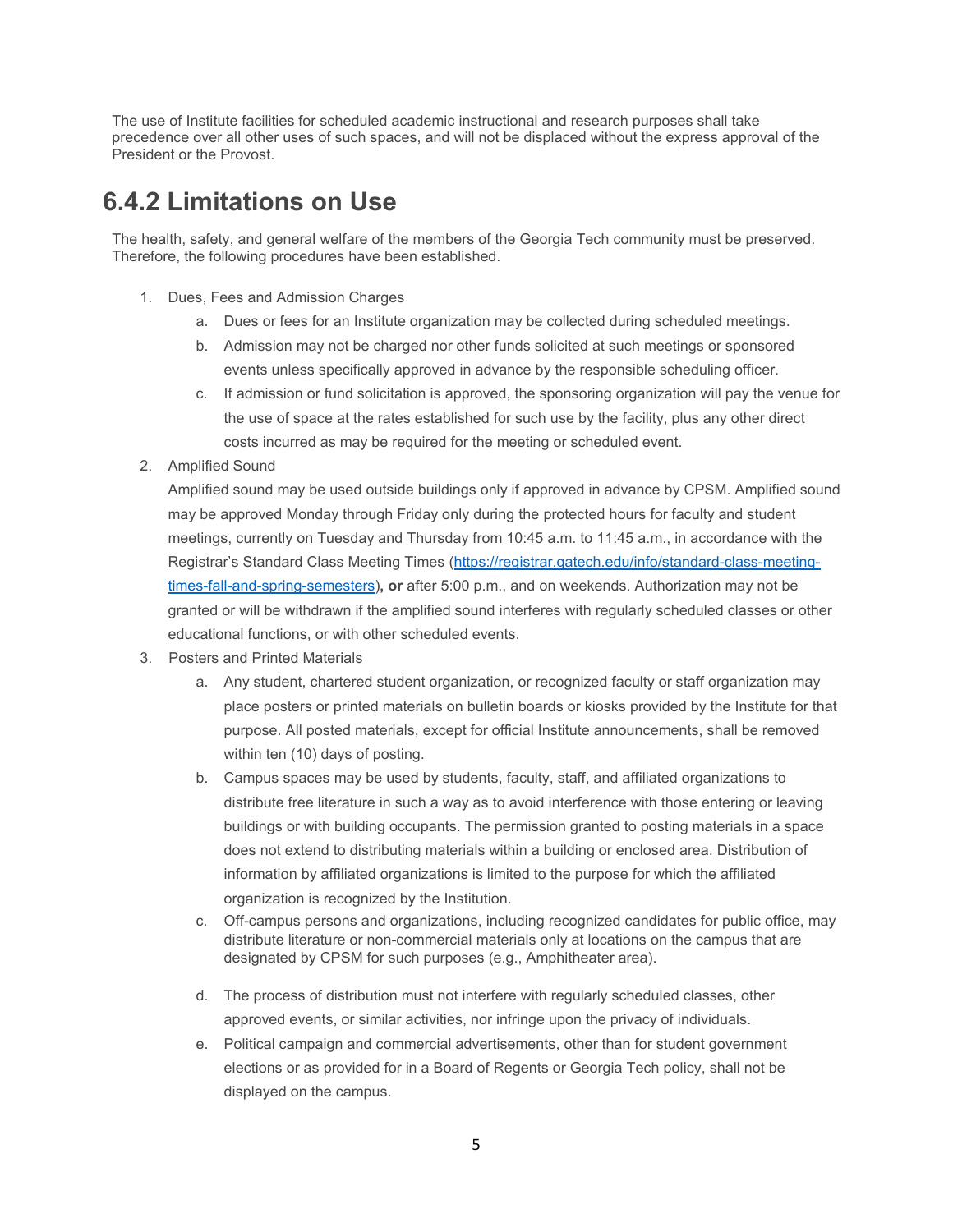- f. Commercial materials, which, for these purposes are items other than newspapers, offered for sale or to induce sales, are prohibited from distribution or posting on the campus, with the following exceptions:
	- i. Vendors offering services to the Institute community under a contract with the Institute may solicit the sale of goods or services.
	- ii. Newspapers may be distributed only by vending machines and/or other distribution device approved by and at locations designated the appropriate scheduling officer.
	- iii. Items specifically for use in the conduct of official Institute activities or items normally ordered and delivered in support of on-campus housing.
	- iv. Items approved by the appropriate scheduling officer to be offered to the general public in conjunction with authorized campus events.
	- v. Items offered to the general public by Affiliated Organizations in conjunction with authorized campus events.
- g. The Athletic Association may permit commercial advertisement in the buildings it leases as it deems appropriate.
- 4. Displays and Exhibits
	- a. Institute persons and organizations may erect exhibits, subject to the procedures in this subsection. An academic or administrative unit may authorize indoor exhibits in a space that it occupies and controls. In all other cases, advance permission is required from CPSM.
	- b. CPSM shall advise each applicant how to correct, if possible, any conditions that preclude approval of his or her application. Even if an applicant is entitled to have its application approved as submitted, CPSM may give advice about other possible locations, or about modifications to the exhibit, that would avoid potential problems or make the proposed exhibit more workable.
	- c. An outdoor exhibit may be displayed for up to five (5) consecutive days. The exhibit must be removed at the end of each business day and may be re-erected each morning. Institute persons and organizations may request an extension beyond the initial five-day period, subject to space availability. This time limit does not apply to academic or administrative units.

All requests for the construction of displays, exhibits or similar structures must be submitted to CPSM for a safety compliance review prior to construction. Sites for the construction of displays shall be coordinated with CPSM.

5. Security of Speaker and Audience.

The Institute may require that measures be taken to provide protection for persons seeking attendance, persons in attendance at an event, and for the Institute property involved.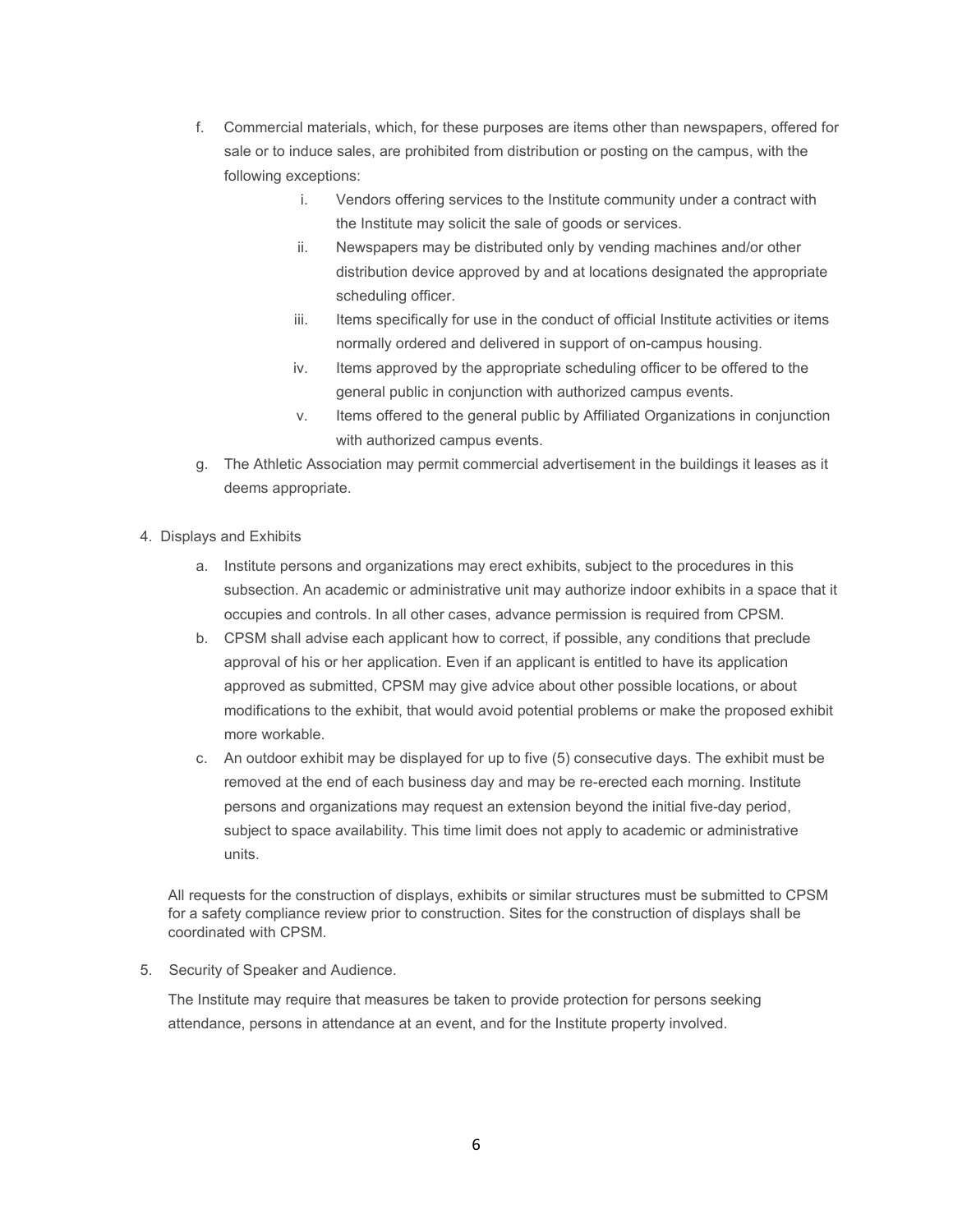## **6.4.3 Non-Institute Speakers Invited by Students, Faculty, or Staff, and Student, Faculty, or Staff Organizations**

- 1. Procedure for Chartered Student Organizations
	- a. Any chartered student organization or SGA may invite a guest speaker to address their membership without prior authorization.
	- b. Any chartered student organization or agency of student government wishing to present offcampus speakers to persons beyond the organization's membership in Institute facilities may do so by complying with the following procedures:
		- i. An authorized officer of the organization shall submit notice in writing to the appropriate scheduling officer via email.
		- ii. The notice shall state:
			- 1. The speaker's name and the organization represented, if any;
			- 2. The proposed date and time of meeting;
			- 3. The audience to be addressed;
			- 4. The Institute facility requested; and
			- 5. Information that will satisfy the scheduling officer for the desired facility that funds are on hand to pay all expenses involved.
- 2. Procedure for Invitation by Student Petition
	- a. In the absence of sponsorship by a chartered student organization or other Institute authority, a petition to the VPSL may initiate invitation of a speaker.
	- b. The petition shall bear the signatures of at least fifty (50) currently enrolled students of Georgia Tech.
	- c. The first five (5) signers of the petition shall constitute a committee responsible for arrangements, and the first signer shall be chair.
	- d. The petition shall contain the following information:
		- i. The speaker's name and the organization represented, if any;
		- ii. The proposed date and time of meeting;
		- iii. The audience to be addressed;
		- iv. The Institute facility requested; and
		- v. Information that will satisfy the VPSL that funds are on hand to pay all expenses involved.
- 3. Procedure for Instructional Faculty
	- a. For information concerning normal academic use of Institute facilities, see Section 6.4.1.
	- b. A faculty member may reserve a room or facility for an off-campus speaker by requesting space through the GT Events Website [\(https://gtevents.gatech.edu/emswebapp/\)](https://gtevents.gatech.edu/emswebapp/)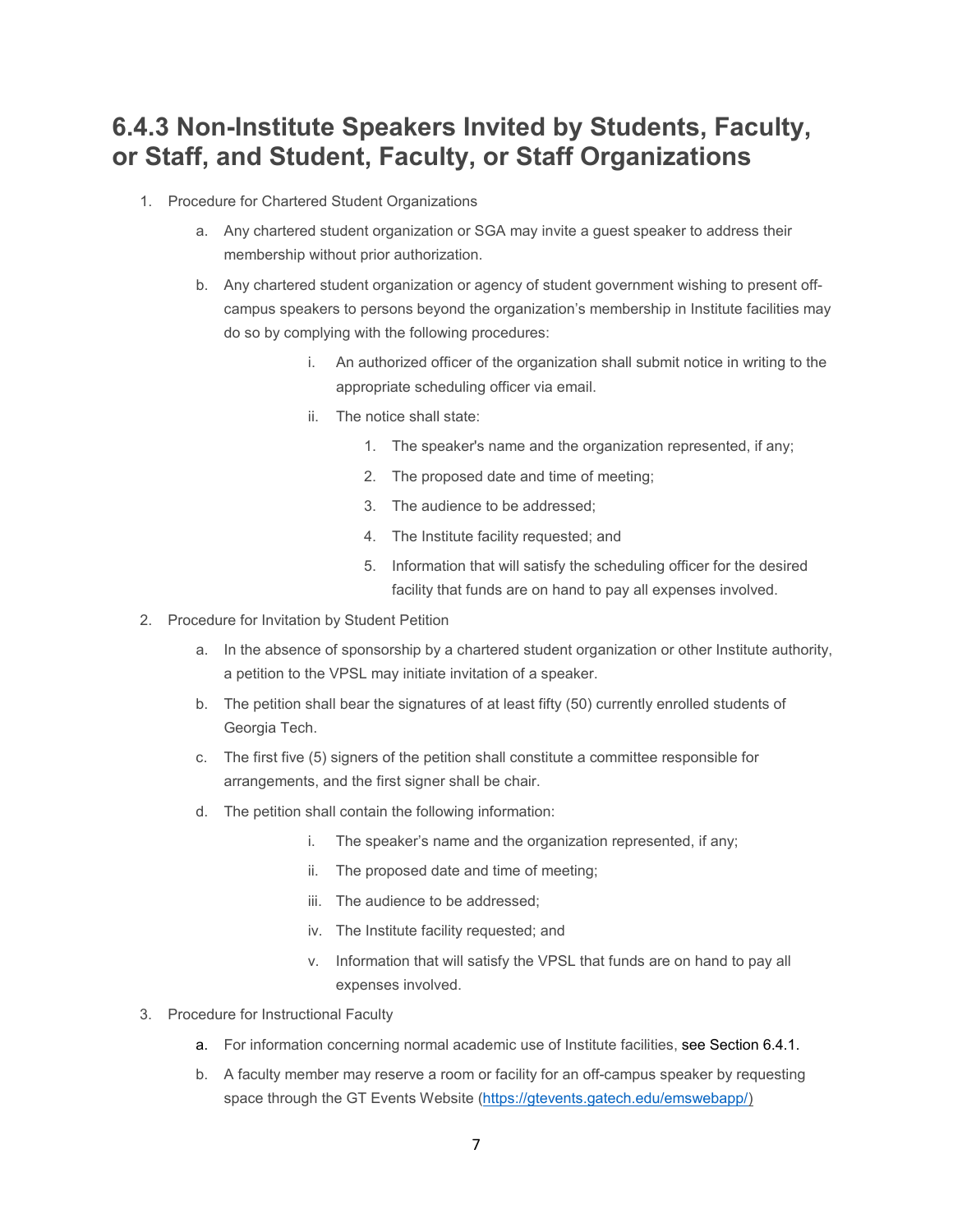- 4. Procedure for Faculty and Staff Organizations
	- a. An authorized officer of the organization shall submit in writing to the appropriate scheduling officer the speaker's name and the organization represented, if any, the proposed date and time of meeting, the audience to be addressed, and the Institutional facility sought to be used.

# **6.5 Grounds for Denial of Application for Use of Property**

Notice of denial of an application for permit shall clearly set forth in writing the grounds upon which the application was denied and, where feasible, shall contain a proposal by the Institute for measures by which the applicant may cure any defects in the application for permit or otherwise procure a permit. Where an application has been denied because a fully executed prior application for the same time and place has been received, and a permit has been or will be granted to the prior applicant authorizing uses or activities that do not reasonably permit multiple occupancy of the particular area, the Institute may propose an alternate place, if available for the same time, or an alternate time, if available for the same place. An application for permit may be denied on any of the following grounds:

- 1. The application for permit is not fully completed and executed;
- 2. The applicant has not timely tendered an application fee, user fee, indemnification agreement, security deposit, or satisfied any other condition related to the date and location of the event, license agreement for the event, safety and security arrangements for the event (if applicable) by the scheduling officer;
- 3. The application for permit contains a material falsehood or misrepresentation;
- 4. The applicant or the person on whose behalf the application for permit was made has on prior occasions damaged Institute owned or leased property and has not paid in full for such damage, or has other outstanding and unpaid debts to the Institute;
- 5. A fully executed prior application for permit for the same time and place has been received, and a permit has been or will be granted to a prior applicant authorizing uses or activities which do not reasonably permit multiple occupancy of the particular property or part hereof;
- 6. The use or activity intended by the applicant would conflict with planned programs organized and conducted by the Institute and scheduled for the same time and/or place;
- 7. The proposed use or activity is prohibited by or inconsistent with the uses of Institute owned or leased property or part thereof;
- 8. The use or activity intended by the applicant would present an unreasonable danger to the health or safety of the applicant, or other users of the property, or of Institute students or employees, or of the public;
- 9. The applicant has not complied or cannot comply with applicable licensure requirements, rules, or regulations concerning the sale or offering for sale of any goods or services;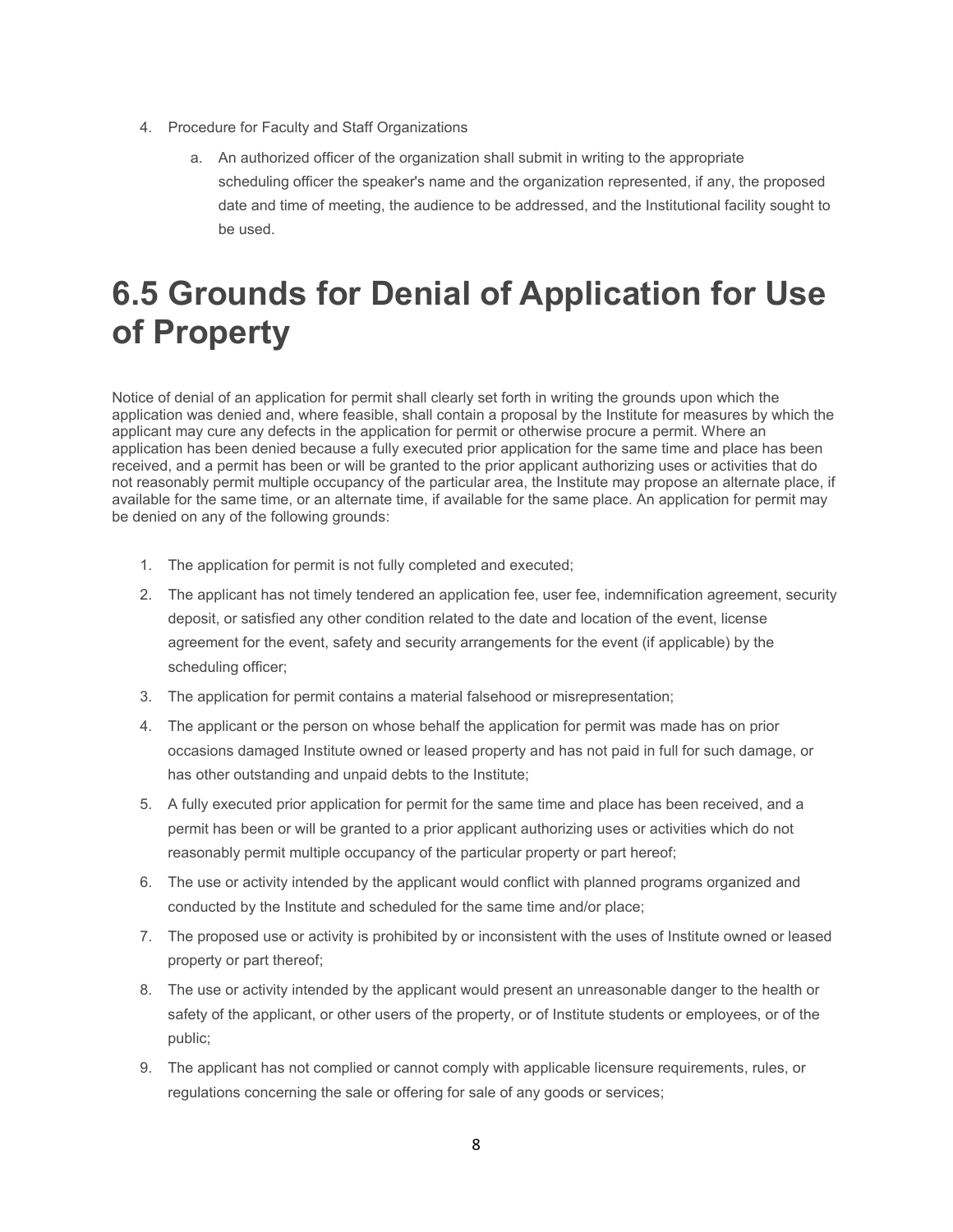- 10. The use or activity intended by the applicant is prohibited by applicable rules or laws;
- 11. The applicant has not secured the requisite insurance;
- 12. The applicant or the person on whose behalf the application for permit was made has on prior occasions made material misrepresentations regarding the nature or scope of the event or activity previously permitted or has violated the terms of prior permits issued to the applicant;
- 13. The proposed use or activity would interfere with the Institute's normal use of its property, including but not limited to interference with a facility or blocking pedestrian and/or vehicular traffic;
- 14. The applicant intends to sell, distribute or consume alcoholic beverages in any academic building or space, or to do so at any other location on the premises of the Institute without prior written authorization from the President;
- 15. The proposed use or activity intended by the applicant would present an unreasonable risk of substantial damage to property of the Institute and/or of persons lawfully present on Institute property.

## **6.6 Procedure for Review of Denials**

- 1. If the request for use of facilities is denied, any sponsoring person or organization may file an appeal with the Chair of Committee on Use of Institute Facilities (see Section 6.2) not later than five (5) business days after the notice of denial is sent.
- 2. The Committee on Use of Institute Facilities will consider the appeal within seven (7) business days after filing. The Committee on Use of Institute Facilities, in its sole discretion, may request that the aggrieved party and the appropriate scheduling officer appear before the Committee on Use of Institute Facilities.
- 3. The Committee on Use of Institute Facilities shall, within seven (7) business days from the date on which the appeal was filed, serve upon the applicant a decision affirming, modifying or reversing the denial. If necessary, the Committee on Use of Institute Facilities will attempt to expedite its review.
- 4. Notice shall be deemed served upon the applicant when it is personally delivered or when it is sent by email or United States mail, with proper postage prepaid, to the name and address set forth on the application for permit.
- 5. If the appeal is neither granted nor denied within seven (7) business days after it was filed, it shall be deemed granted, and the invitation to a non-Institute speaker may be issued.
- 6. If the appeal is denied by the Committee on Use of Institute Facilities, the sponsoring person or organization may file an appeal with the President not later than seven (7) business days after the notice of denial is sent. The appeal should be submitted to the Office of the President.
- 7. The President shall deliver his/her decision within seven (7) business days after receipt of the appeal. Such notice shall be deemed delivered to the applicant when it is sent by email or United States mail, with proper postage prepaid, to the name and address set forth on the application for permit;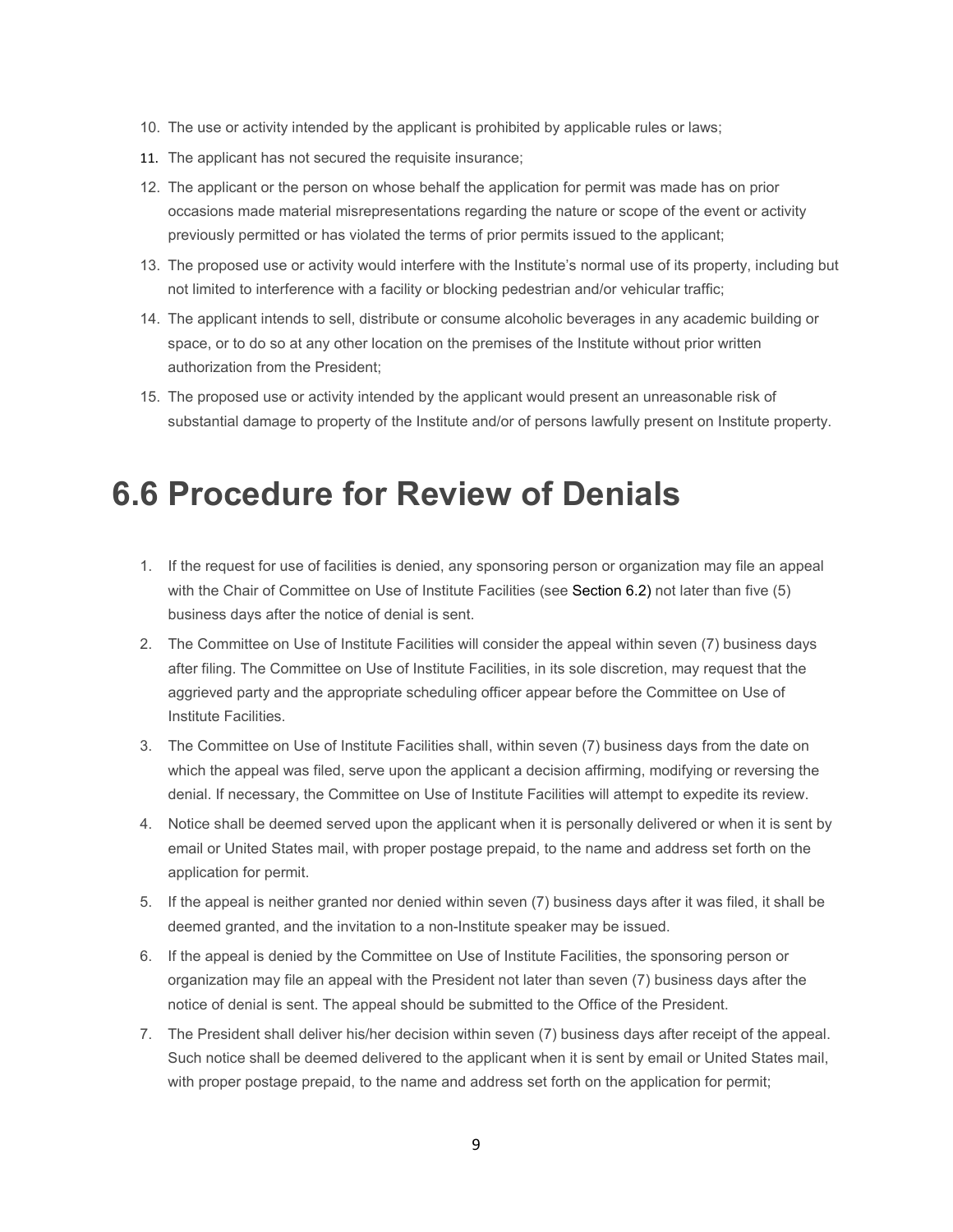- 8. If the appeal is neither granted nor denied within seven (7) business days after it was filed, it shall be deemed granted, and the invitation to a non-Institute speaker may be issued.
- 9. Appeal from the decision of the President may be made to the Board of Regents in accordance with the Board of Regents' Policies.

# **6.7 Form of Appeals**

Any appeal filed pursuant to Section 6.6 of this procedure shall state succinctly the grounds upon which it is asserted that the denial should be modified or reversed and must be accompanied by copies of the application for permit, the written notice of the determination of the responsible administrator, and any other papers material to the determination.

# **6.8 Waiver of Requirements or Limitations**

Any requirements in this procedure may be waived by the appropriate scheduling officer, in consultation with the Chair of the Committee on the Use of Institute Facilities, for property under the jurisdiction of the officer granting the waiver.

# **6.9 Rental or License of Facilities by Non-Institute Persons or Organizations**

## **6.9.1 Conditions of Rental or License**

The physical facilities of Georgia Tech are not generally available for rental or license. Under specific conditions, however, the President may authorize or delegate the approval for the license or rental of physical facilities of the Institute, under certain conditions.

The conditions include, but are not limited to, the following:

- 1. The facilities involved are not required during the period of intended license/rental for any Institute purpose.
- 2. The use of the facilities shall be restricted to purposes that will benefit directly a major segment of the population of Georgia Tech in an educational or entertainment context, or which are compatible with the academic and residential functions and responsibilities of the Institute.
- 3. The non-Institute parties seeking the license or rental must demonstrate sound financial and management capabilities related to responsible utilization of the facilities and must provide an IRS ID number, bonding, and insurance protection.
- 4. The rental/license rate shall be set at fair market value as determined from the current rate for similar facilities in the City of Atlanta. Adjustments may be made for events that are sponsored and managed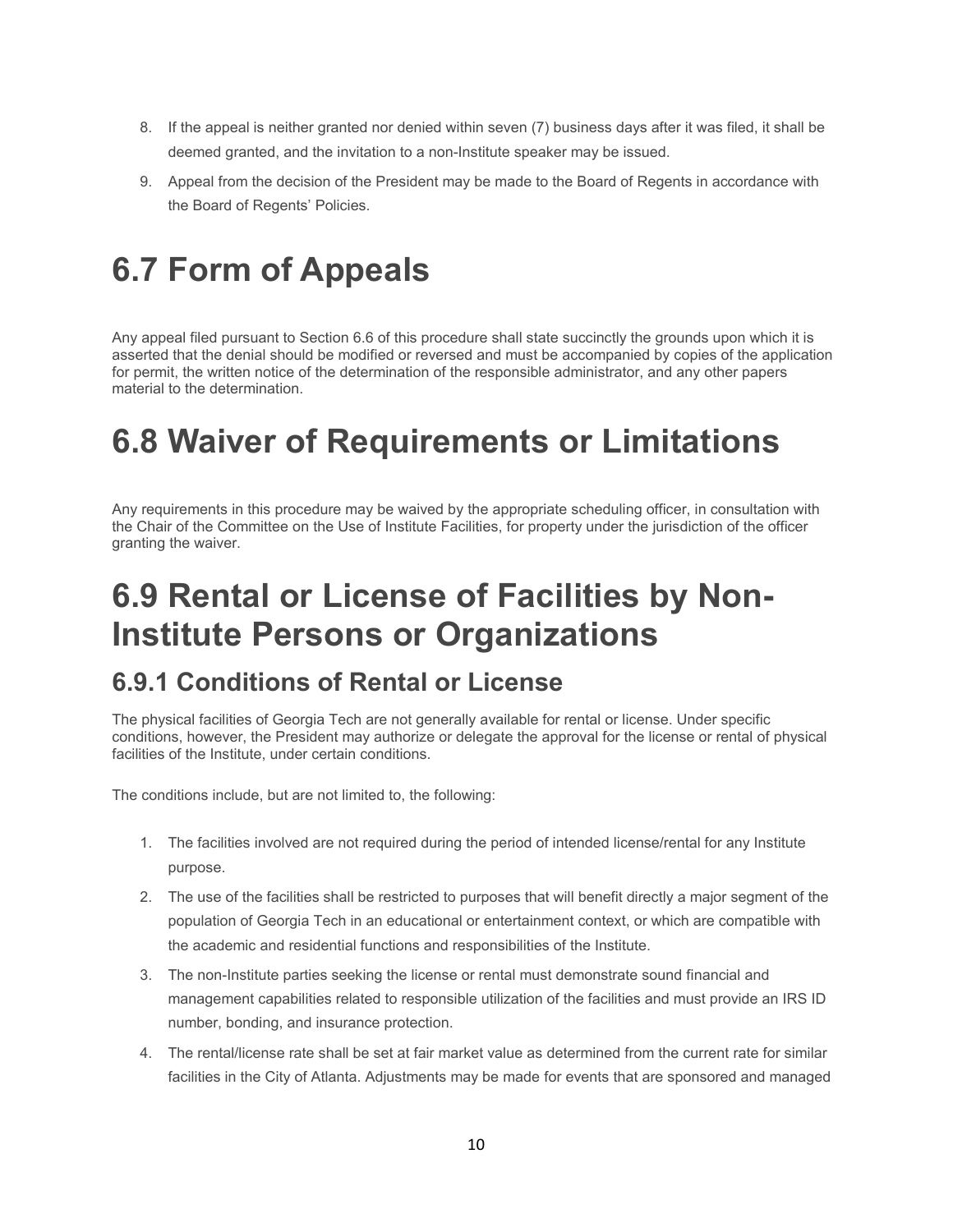by the appropriate committees of Student or Faculty Governments or by Tier One or Tier Two student organizations (as defined by the SGA by-laws).

- 5. The net income from all licenses/rentals shall be utilized to support related programs, or to maintain and improve the physical facility that is used to generate such income.
- 6. Individuals or organizations using Institute facilities under these provisions shall not use the name of the Georgia Institute of Technology, University System of Georgia Board of Regents, or the State of Georgia in advertising or in any other manner to state or imply sanction or sponsorship.
- 7. During such use Georgia Tech police and other duly empowered police, security officers, public safety officials and EMT's assigned to the facilities shall be required and instructed to observe and enforce all applicable laws.

In addition, non-Institute persons or organizations permitted to use Institute facilities must:

- 1. Sign an agreement with the Institute for use of its facilities.
- 2. Obtain and provide a certificate of liability and property damage insurance (without deductible) that names Georgia Institute of Technology as an additional insured. The liability limits will depend on the nature of the activity and shall be set by the Office of Risk Management.
- 3. Reimburse the Institute for additional costs for police, maintenance, etc., incurred in connection with the scheduled activity or event (see Section 6.9.4).
- 4. Ensure that all promotion and advertising of event involving the use of Georgia Tech identifies the non-Institute person or organization sponsoring the event.
- 5. Provide any necessary support personnel not provided for in the contractual agreement with the Institute (i.e., ticket sellers, box office personnel, ushers, support crew, security, etc.).
- 6. Ensure that all non-Institute decoration, staging and equipment meet State Fire Code provisions and all other applicable safety standards and regulations prior to their installation and use.
- 7. Provide evidence of their ability to meet all expenses in advance of the event.
- 8. Arrange food and beverages through the campus concessionaire, where applicable.
- 9. Comply with the policies of the Board of Regents, the Institute and the State of Georgia concerning alcoholic beverages, tobacco and smoke-free products, and campus carry guidelines on campus.
- 10. Take reasonable care to ensure the physical safety and health of the participants and spectators.

## **6.9.2 Classification of Activities and Events**

Use of Georgia Tech facilities by an external organization for an activity or event will be classified in the following levels: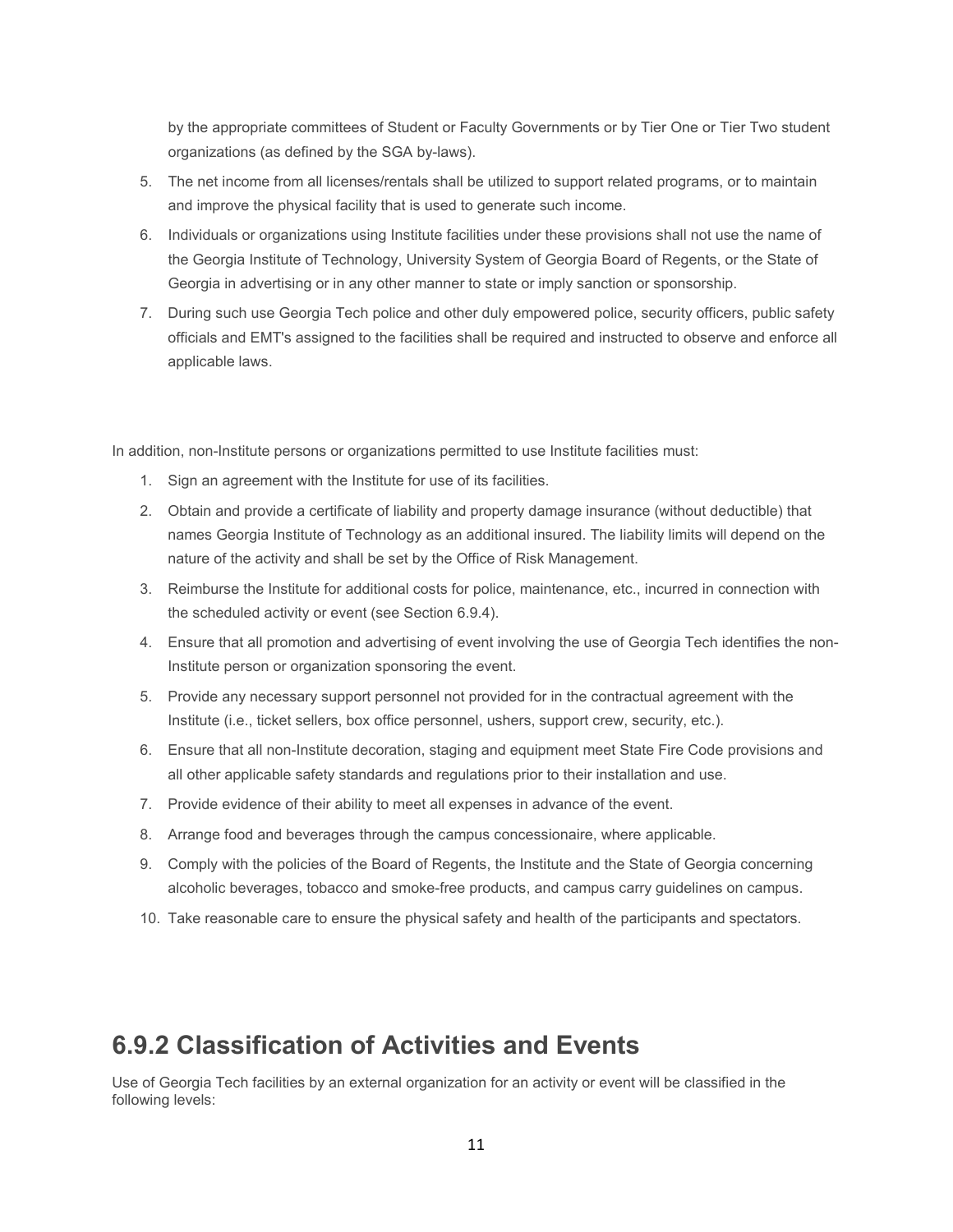**Level 1** is an activity that affects the venue itself and will have no impact on other campus functions or services.

Examples: A team wishes to use Roe Stamps Field for a practice on an hourly basis. A team wishes to rent a specific number of lanes to practice in the Campus Recreation Center Aquatic Center. A small group wishes to use a particular facility for a short-term activity.

**Level 2** is an event that will have an effect on campus services adjacent to the venue.

Examples: A swim event at the Campus Recreation Center (CRC), or a concert, which will affect such campus services as parking and landscape.

**Level 3** is an event that will have a major impact across the campus, and that will require coordination of a wide variety of campus facilities and/or services. These events may involve scholarly conferences, academic camps, commercial films or television, attract a large media contingency, and require significant traffic control, security, and parking.

Examples: Georgia State Games, USA National Championship, International Championship, a large outdoor concert, State High School Basketball Championship at McCamish Pavilion, or a city-wide marathon race.

## **6.9.3 Reservation Process**

- 1. All Level 1 and Level 2 requests for the use of any Georgia Tech facilities from sources external to the Institute must be submitted to the appropriate contact as listed at [https://space.gatech.edu/georgia](https://space.gatech.edu/georgia-tech-buildings-that-rent-spaces-to-external-clients)[tech-buildings-that-rent-spaces-to-external-clients](https://space.gatech.edu/georgia-tech-buildings-that-rent-spaces-to-external-clients). The appropriate building contact will evaluate such requests under applicable Institute policies. Level 3 requests must be made in writing to the Executive Vice President for Administration and Finance or his/her designee.
- 2. Once the initial inquiry has been made, the date for the event will be checked with the appropriate scheduling officer. The following considerations will be reviewed:
	- a. The availability of the desired facility;
	- b. The description of the proposed event;
	- c. The organization's ability to meet expenses and the attendant costs for the event;
	- d. Anticipated attendance;
	- e. Supervision and control of the facility;
	- f. Supervision of the event;
	- h. Admission charges, ticket printing and sales;
	- i. Staffing of box office and gate;
	- j. Care and disposition of the monies collected for the event;
	- k. Publicity;
	- l. Food service;
	- m. Alcoholic beverages;
	- n. Police and custodial coverage;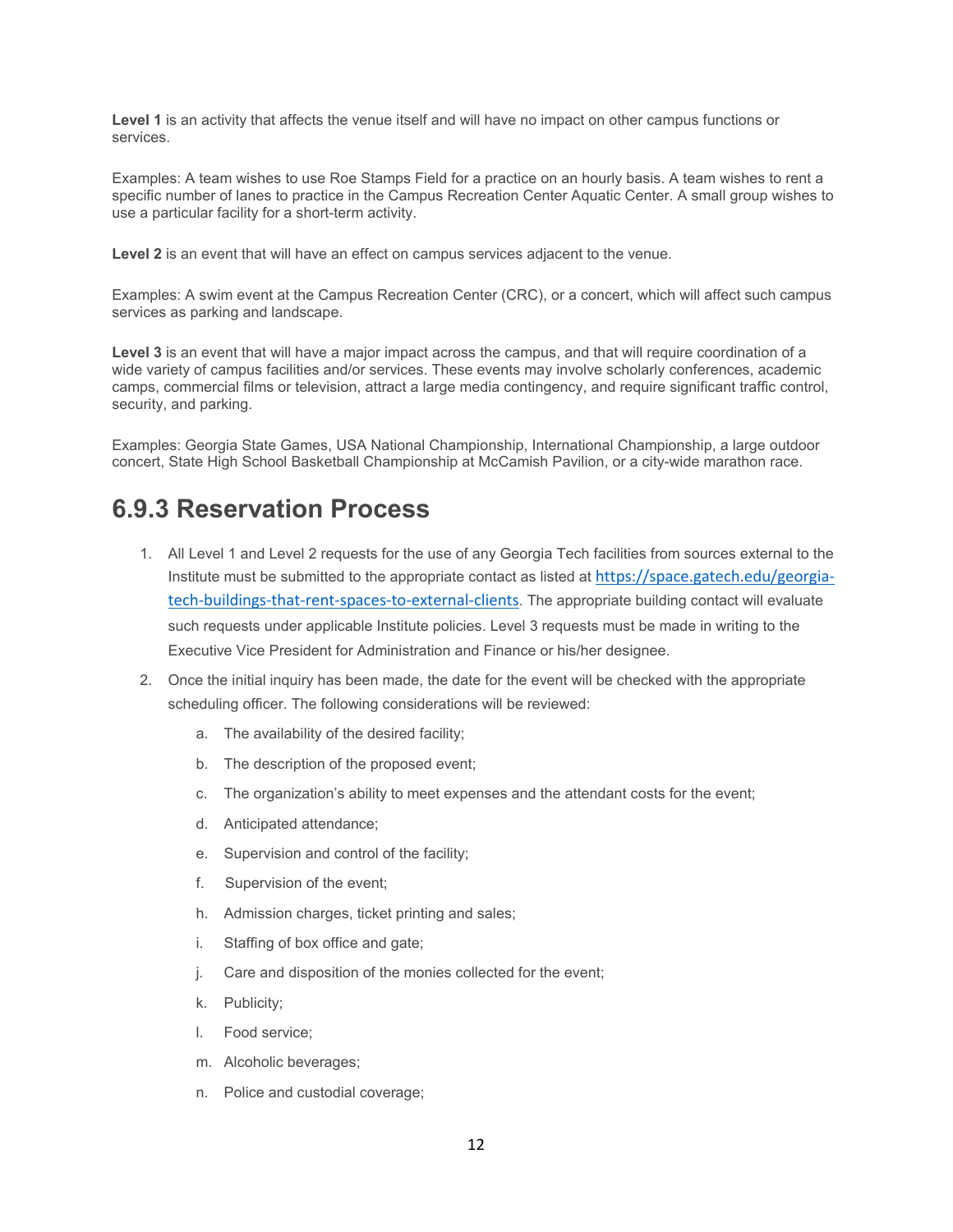- o. Insurance requirements;
- p. Fire code regulations;
- q. EMT services;
- r. Program or activity accessibility;
- s. Crowd control;
- t. Provisions for guests;
- u. Signing of contracts or agreements for facility and services;
- v. Needed equipment and/or special services;
- w. Accounting for any income derived from the event;
- x. Set-up of the facility;
- y. Compliance with all other Institute regulations, federal and state laws;
- z. Clean-up and restoration of the facility to its original condition;
- aa. Parking considerations;
- bb. Housing needs;
- cc. Coordination of campus support services; and
- dd. Waste removal and recycling.
- 3. Insurance

Once it is determined to accommodate the event, the external organization must produce proof of appropriate insurance coverage, as determined by the Office of Risk Management. The appropriate scheduling officer will be responsible for processing the contract, obtaining the insurance certificate, explaining the charges associated with the event, and completing all necessary paperwork for the event.

4. Contracts

At the time the insurance coverage is presented, two originals of a Georgia Tech contract must be signed by the external organization. The contracts are then sent to the appropriate administrator for execution. Once executed, a copy of the contract is sent to the external organization and a copy is kept on file by the scheduling officer. The external organization is to be given no confirmations or guarantees until the contracts have been executed. When the contracts have been executed, a copy will be sent to the event organizer.

5. Advertising

Advertising shall not begin nor shall invitations be extended until after the proposed event has been approved and all contracts fully executed.

## **6.9.4 Charges for Use of Georgia Tech Facilities**

Depending on the nature, duration, and special requirements for events, the following charges may be assessed: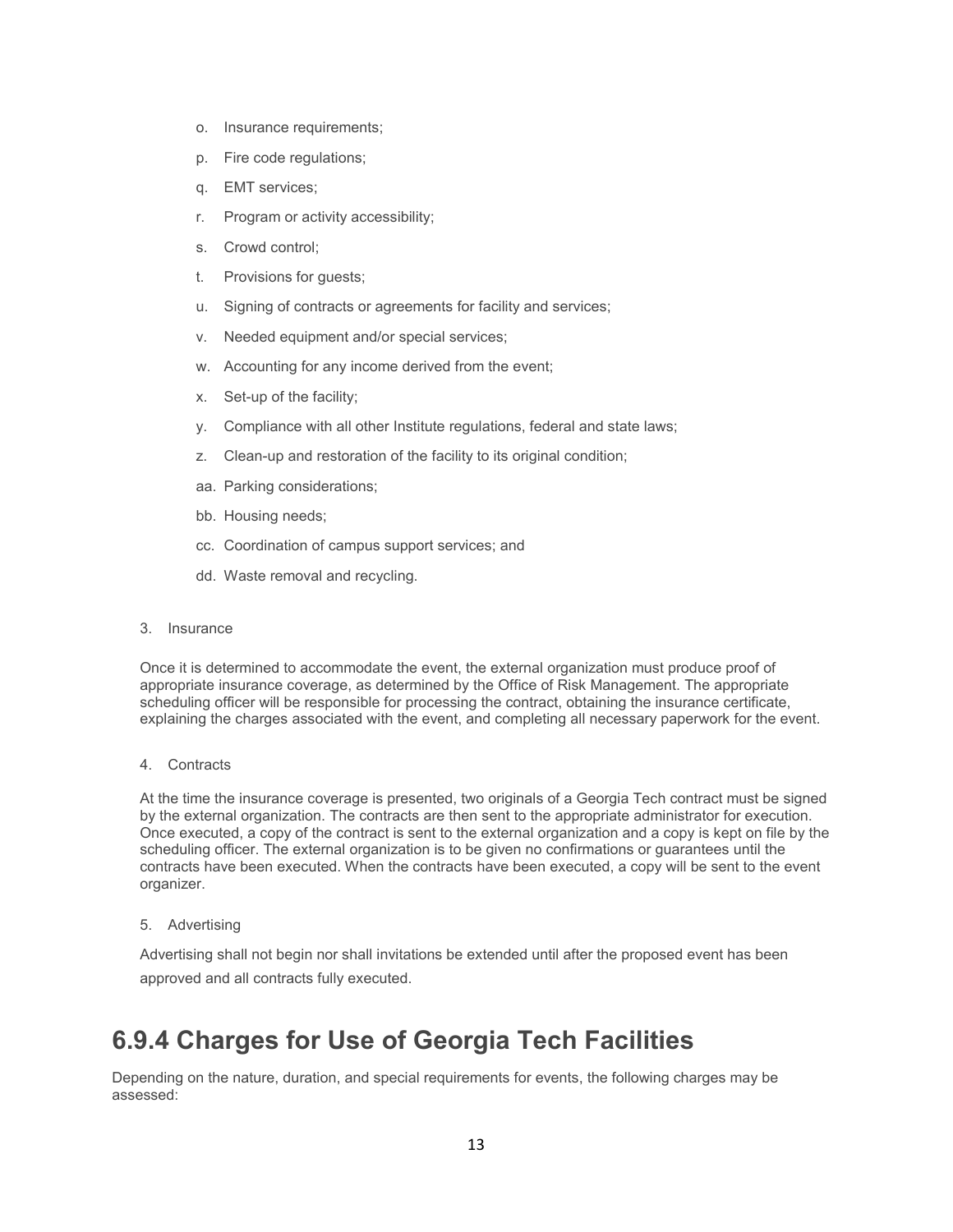- 1. Use of Facility;
- 2. Event Supervision;
- 3. Police;
- 4. Maintenance and clean up (i.e. electricians, custodians, grounds crew, etc.);
- 5. Equipment and Supplies;
- 6. Outside Personnel;
- 7. Student Assistants;
- 8. Special Services; and
- 9. Parking.

All charges will be explained to the potential user prior to signing a contract with the Institute for the use of its facilities. A deposit may be required at the time of the permit holder signing a contract. For the Ferst Center for the Performing Arts, the balance of all charges due no more than thirty (30) days following the receipt of an invoice. For all other event venues, the balance of all charges is due within fourteen (14) days following the receipt of an invoice. Invoicing of activities will be a function of the appropriate scheduling officer for the facility rented and shall comply with all Georgia Tech policies and procedures governing accounting activities.

## **6.9.5 Student Organization Co-Sponsored Event**

If a Georgia Tech student organization co-sponsors an event with an external partner, the event will be treated as an external event under these procedures.

An event is a co-sponsorship if an individual student or student organization:

- 1. Advertises the event as co-sponsored by an off-campus person or organization;
- 2. Operates the event as agent of, or for the benefit of, an off-campus person or organization, except when the purpose of the event is to solicit charitable contributions;
- 3. Distributes any proceeds of the event to an off-campus person or organization, except for the proceeds of charitable contributions solicited;
- 4. Pays fair market price for goods or services provided to the student organization; or
- 5. Reserves a room or space for the use of an off-campus person or organization.

Co-sponsorship by a student organization requires the following:

- 1. That a member of the student organization be designated and known as the "Institute Host". The "Institute Host" shall:
	- a. Be responsible for planning the event and preparing the budget that will detail anticipated expenses and revenues;
	- b. Attend the event to ensure that it is conducted properly and Institute policies are followed; and
	- c. Become the single point of contact for the external group.